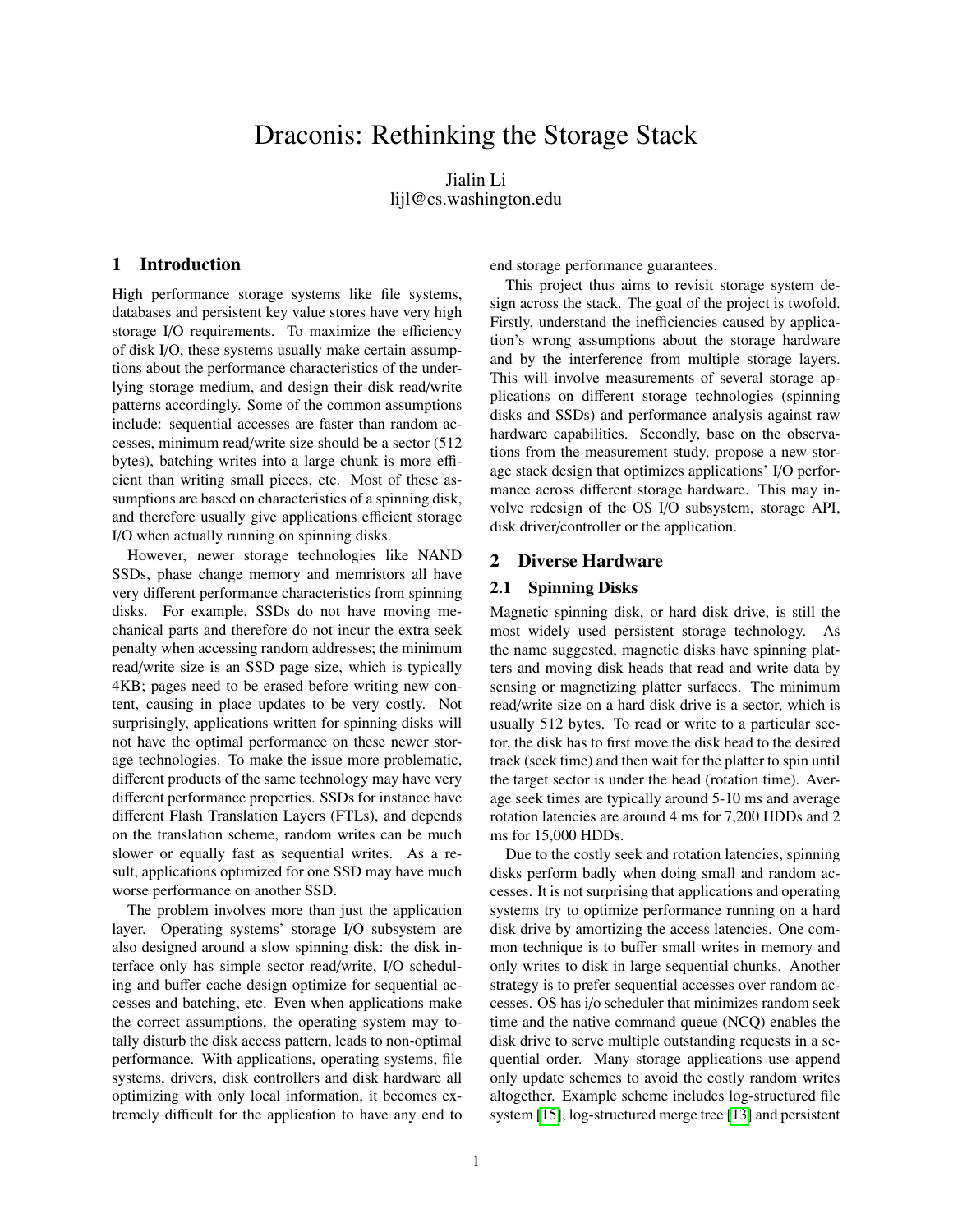data structures [\[7\]](#page-8-2).

# 2.2 SSDs

NAND flash based SSD is a newer storage technology that has significantly higher performance than magnetic spinning disks. SSDs do not have any moving mechanical parts like their hard disk counterparts: data are read and written using electrical circuits. As a result, random accesses on an SSD are much faster. However, due to the physical property of flash memory, a flash page has to be erased before writing new data. Erase operations are much slower compare to reads and writes, and SSDs can only erase flash memories in large chunks called erasure blocks which typically range from 128 KB to a few MB. On the other hand, the minimum read/write size on an SSD is a flash page which is typically 2KB, 4KB, 8KB or 16KB. Flash memory has a limited program/erase (P/E) cycles before it becomes wear out. The number of maximum P/E cycles depends on the flash technology, for example SLC flash memory usually have more than a hundred thousand P/E cycles while MLC flash memory only have a few thousands.

To address the challenges of slow erase operation and limited P/E cycles, SSDs employ a flash translation layer (FTL). FTL maps logical flash page addresses to physical page addresses. When writing to a (logical) flash page, the FTL simply marks the old physical page as invalid, writes the data to an already erased physical page and creates the new mapping. The invalid pages are later garbage collected in the background. Consider the same flash page write situation without an FTL: not only the SSD needs to erase the whole erasure block that covers the page, it also needs to copy and rewrite all the other flash pages in the same erasure block. This translation scheme also helps with wear-leveling: writes to hot logical pages are spread across different physical pages.

The physical property of SSDs also enables bigger internal parallelism opportunities than hard disk drives. An SSD may contain multiple flash memory packages, each package consists of one or more dies. Within each memory die, there are two or more planes. All these components can be accesses in parallel or interleaved, creating large potentials of parallelism. More advanced FTL creates mappings that take full advantages of internal parallelism: logical addresses are stripped across packages, dies and planes. Coupled with Native Command Queuing (NCQ), modern SSDs are able offer unprecedented throughput and bandwidth.

## 3 Measurements

In this section, we will show some preliminary measurement results as a basis for our storage proposal. We first measure the baseline hardware performance of a highend SSD and explore some of the characteristics of the

<span id="page-1-0"></span>

Figure 1: SSD write throughput with varies block sizes. The throughput is significantly higher with 4KB and 8KB blocks which demonstrates that the page size of the device is 4KB: writes not of (multiple) page size will incur expensive Read-Modify-Write.

device. We then measure the performance of a popular key-value store, LevelDB, on the SSD as well as on a HDD.

#### 3.1 SSD Characteristics

As described in [section 2,](#page-0-0) SSDs have a very different hardware architecture from HDDs. To explore the performance implications of the SSD architecture, we conduct some I/O benchmarks on an Intel DC P3700 SSD attached through the PCIe bus. Intel DC P3700 SSD is a high-end storage device targeting high performance data center environment. The product specification indicates that the drive supports up to 460K random 4KB reads and 175K random 4KB writes. Both sequential read and write latency are 20us. All the benchmarks are using the i/o test from sysbench.

#### 3.1.1 Page Size and RMW

As mentioned in [section 2,](#page-0-0) the minimum read/write size of an SSD is a flash page, and the flash page size varies between different SSDs. To determine the page size of our Intel DC P3700, we measure the throughput of writing different size blocks (multiples of 512 byte sectors) to the drive. If the block size is smaller than the page size, the SSD has to perform a Read-Modify-Write(RMW): reads the old page into the register, modifies the block within the page and writes the new page back to the drive. RMW is more costly than writing an aligned page, and as a result writing blocks smaller than page size will yield lower throughput. [Figure 1](#page-1-0) shows that write throughput is much higher with 4KB and 8KB blocks. This demonstrates that the page size of the device is 4KB. Any writes not of multiples flash page size will incur the expensive Read-Modify-Writes.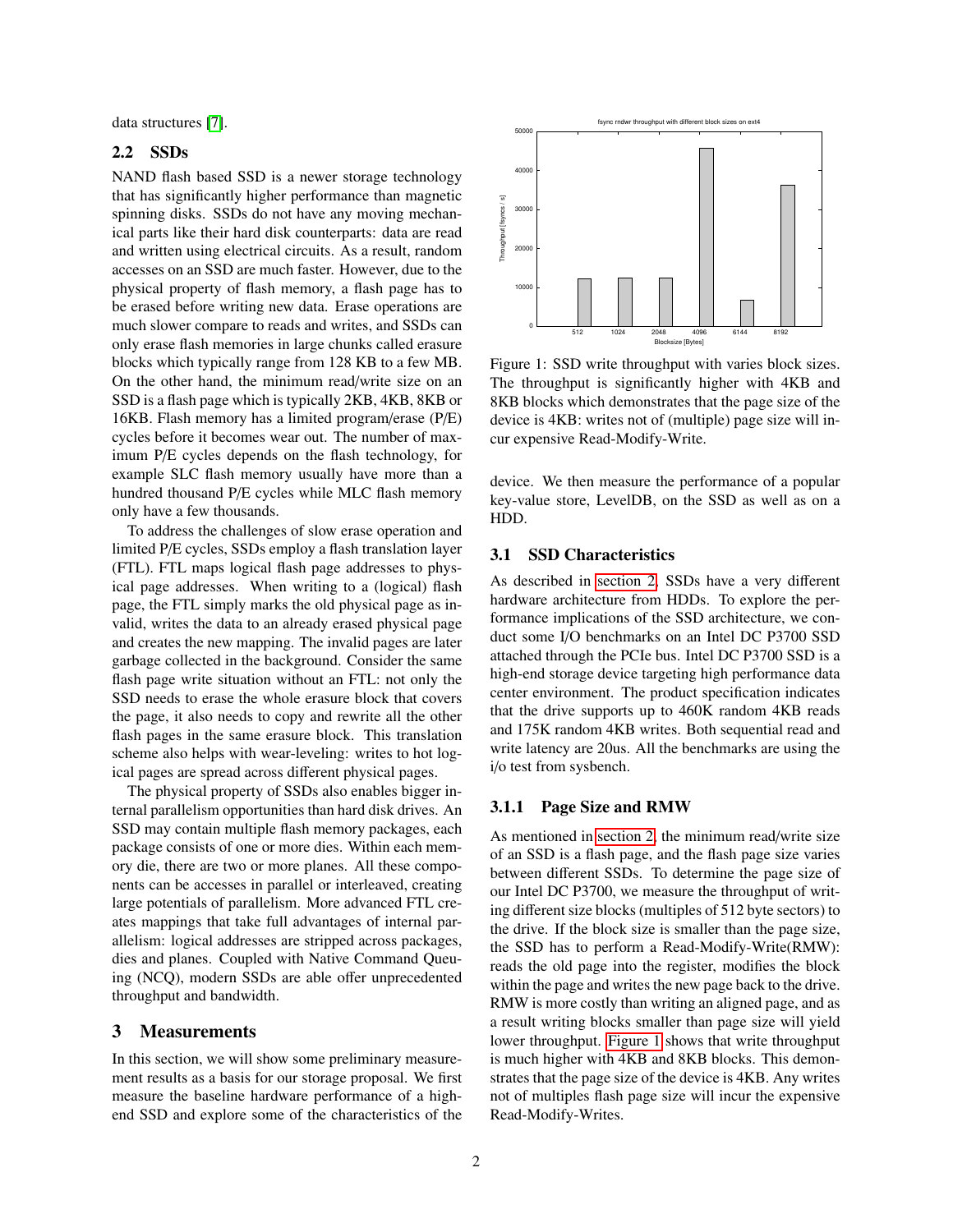<span id="page-2-0"></span>

Figure 2: SSD write throughput with 3 different write modes. Sequential and random access pattern do not have significant differences. Sequential write (append) has worse throughput because the file system writes meta data which is less than flash page size, causing RMW.

#### 3.1.2 Write Mode

We then test the throughput of different write modes. The three write modes are random write (rndwr), sequential rewrite (seqrewr) and sequential write (seqwr). Sequential writes write to blocks in numerical sequential order while random write picks blocks in random order. The difference between sequential rewrite and sequential write is that sequential rewrite writes to an already created file with the target size, which means no new blocks are allocated and the length of the file is not changed(same for random write). [Figure 2](#page-2-0) shows that random write and sequential rewrite have roughly the same throughput. This is a direct result of SSDs not having moving mechanical parts and random accesses are as fast as sequential accesses. Throughput of sequential write is much lower because the file system has to write small meta data to the drive. These meta data are smaller than page size and thus incur the expensive RMW.

### 3.1.3 Parallelism

To explore the internal parallelism of the SSD, we measure the throughput of concurrently writing flash page size blocks to the drive. [Figure 3](#page-2-1) shows that the SSD write throughput scales to 8 threads. The throughput does not increase beyond 16 threads, however this is mostly due to the hardware maximum throughput (175K from the specification) is already reached. We believe the experiment demonstrates that our SSD has at least 8-16 way parallelism.

## 3.2 LevelDB Performance

We then measure the application performance on our Intel SSD as well as a HDD. The application we pick is LevelDB, a popular persistent key value store employed by existing systems including Google Chrome's

<span id="page-2-1"></span>

Figure 3: SSD write throughput with increasing concurrency. Write throughput scales to 8 threads. Beyond 16 threads, the hardware throughput limit is reached (175K).

IndexedDB, Bitcoin and Riak. We will first describe the design of LevelDB and then the measurement results.

#### 3.2.1 LevelDB

LevelDB is a popular persistent key value store employed by existing systems including Google Chrome's IndexedDB, Bitcoin and Riak. The design principle of LevelDB highly resembles an LSM-tree. The in-memory component is named *memtable* and on-disk components are referred to as *SSTables*. All updates go directly to the *memtable*, and LevelDB writes out the *memtable* as an *SSTable* to disk when it reaches a predefined size. Entries in an *SSTable* are sorted by keys and LevelDB organizes *SSTables* in a hierarchical structure, called levels. Level 0 holds all the newly written out *SSTables*. When level 0 tables grow to a threshold, LevelDB compacts a subset of the tables into level 1 *SSTables*. The same compaction process applies to higher level tables as well, with logarithmically increasing threshold sizes (10MB for level 1, 100MB for level 2 etc.). *SSTables* in any levels other than level 0 have non-overlapping key ranges. To preserve this property, the compaction process for level N picks one (or more in the case of level 0) *SSTable* and merges with all *SSTables* with overlapping key ranges in level N+1.

LevelDB provides atomicity and durability by Write-Ahead-Logging(WAL). All updates are appended to an on-disk log in addition to the *memtable*. In the face of a system crash, LevelDB recovers recent updates from the log (durability), and discards in-complete or corrupted updates (atomicity). LevelDB deletes the old log when writing the *memtable* to disk as an *SSTable*. WAL appends can be configured as asynchronous or synchronous. Asynchronous mode commits the operation without waiting for the log entry to persist on disk, thus gives better performance but could lead to data losses in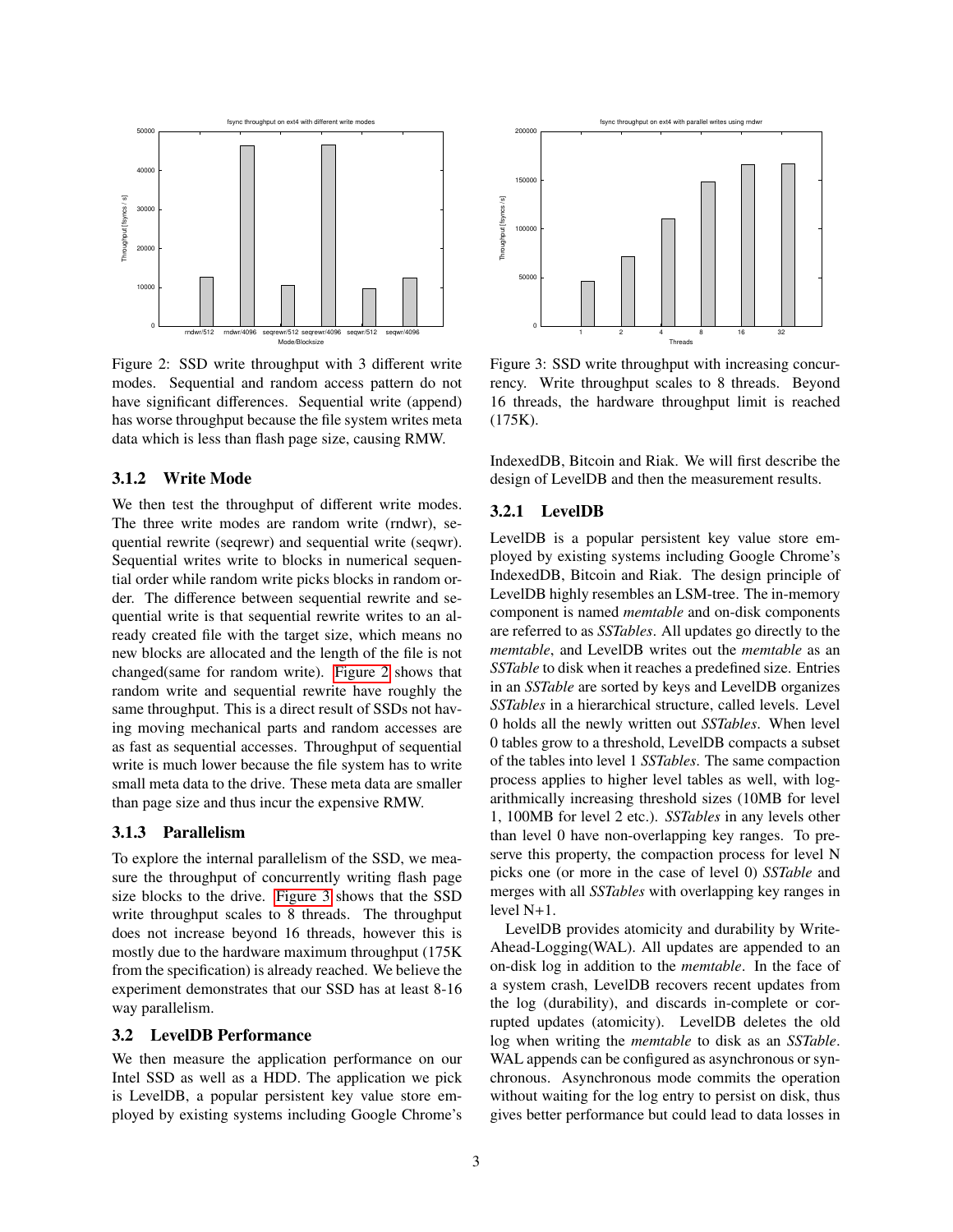the presence of power failures or system crashes. Applications with strong durability requirements have to go with the synchronous configuration.

The LSM-tree like architecture offers LevelDB an efficient disk I/O scheme. All key-value updates apply directly to *memtable*, and LevelDB occasionally write large *SSTables* to disk sequentially. In addition, once *SSTables* are written to disk, they are never modified inplace. During compaction, obsolete *SSTables* are simply deleted with newly merged *SSTables* appended to the disk. This large-sequential-append only write scheme is believed to be a good fit for both magnetic spinning disks and SSDs. The synchronous WAL mode however remains to be costly due to the long disk access latency on each update operation. LevelDB also provides fast read operations. LevelDB stores all *SSTable* indexes in memory. All reads thus are either served from memory (key-value resides in *memtable*), or require one disk access (retrieve on-disk location by searching in-memory indexes). Caching techniques like OS buffer cache and application caching could further reduce the number of disk accesses.

#### 3.2.2 Asynchronous Writes Performance

We start with a single thread handling all LevelDB requests and use the asynchronous WAL configuration. The workload is write-only, with 16 Byte keys and 512 Byte values. Each experiment run issues a total of 8GB key-value write requests to LevelDB. We compare the throughput of two write patterns: sequential and skewed random. The sequential workload writes keys in strict numerical order. The skewed random pattern is a more realistic workload: 90% of the keys are picked randomly from 10% of the overall key space. This skewed distribution with small "popular" regions is very common in production workloads. We also vary the size of the overall key space.

[Figure 4](#page-4-0) shows the throughput of the two write patterns running on a hard disk drive and an SSD. Both hardware show similar performance results. The sequential workload has a much better throughput than skewed random writes. To understand the reason behind this performance divergence, we plot several LevelDB statistics in [Figure 5](#page-4-1) and [Figure 6.](#page-4-2) [Figure 5](#page-4-1) shows that LevelDB creates the same number of level-0 *SSTables* regardless of the workload and hardware. This is due to LevelDB appending updates to *memtable* and writing out *memtable* as level-0 *SSTable* at fixed threshold size, making the number of *memtables* depends solely on the total write size. With the same reasoning, the WAL overhead also only depends on the total write size which is the same across all experiments. The only remaining factor is the LevelDB compaction overhead, and [Figure 6](#page-4-2) demonstrates compaction is indeed the reason behind the throughput divergence. The sequential workload creates zero LevelDB compaction as compared to over thirty thousands compactions during the skewed random workload. Compaction adds two significant overhead to the system: CPU computation to merge multiple tables and storage I/O to write the newly compacted *SSTables*. It is therefore no surprise that the throughput of sequential writes is much higher. The higher number of compactions also explains the lower throughput as the total key space increases in the skewed random case. The reason sequential writes create zero compaction is that the sequential pattern creates sorted, non-overlapping key ranges in all level-0 *SSTables* and thus requires no compaction.

The sequential write pattern essentially gives the best possible write performance for LevelDB: with zero compaction, each key-value pair is written to disk only once (plus WAL), and with the asynchronous configuration, LevelDB writes to storage in large sequential chunks which is efficient for both hard disk drives and SSDs. However, in a more realistic skewed workload, LevelDB's write throughput drops by more than 4X. The question thus follows: can we do any better? Many persistent data stores, including LevelDB, use an append only update scheme to avoid the expensive in-place updates. An side-effect of this update scheme is that it leaves obsolete data on disk and thus requires garbage collection. LevelDB uses compaction to garbage collect invalid key-value entries, and many other key-value stores employ a similar scheme. Though this GC overhead is inevitable, SSDs have already implemented very efficient garbage collection in hardware. Therefore, it is possible to utilize SSD hardware garbage collection to improve the performance of LevelDB.

#### 3.2.3 Synchronous Writes Performance

Next, we configure LevelDB to use synchronous WAL. Synchronous WAL is required to guarantee durability. [Figure 7](#page-6-0) depicts the throughput of synchronous LevelDB with the same set of workloads. In contrast to asynchronous mode, the difference in throughput between the two write patterns is very small for both hardware, although [Figure 8](#page-6-1) clearly shows that random writes still produce significantly more compactions (the hard disk drive is too slow we were not able to run enough operations to get compactions). Turns out with the synchronous configuration, LevelDB's throughput is bottlenecked by the storage access overhead for each write operation. We verified it by measuring the throughput of synchronously appending 512 Bytes data to a file. [Fig](#page-6-2)[ure 9](#page-6-2) shows that LevelDB's write throughput is indeed close to that of file appending.

Synchronous mode gives LevelDB 250X more throughput running on the SSD than on the hard disk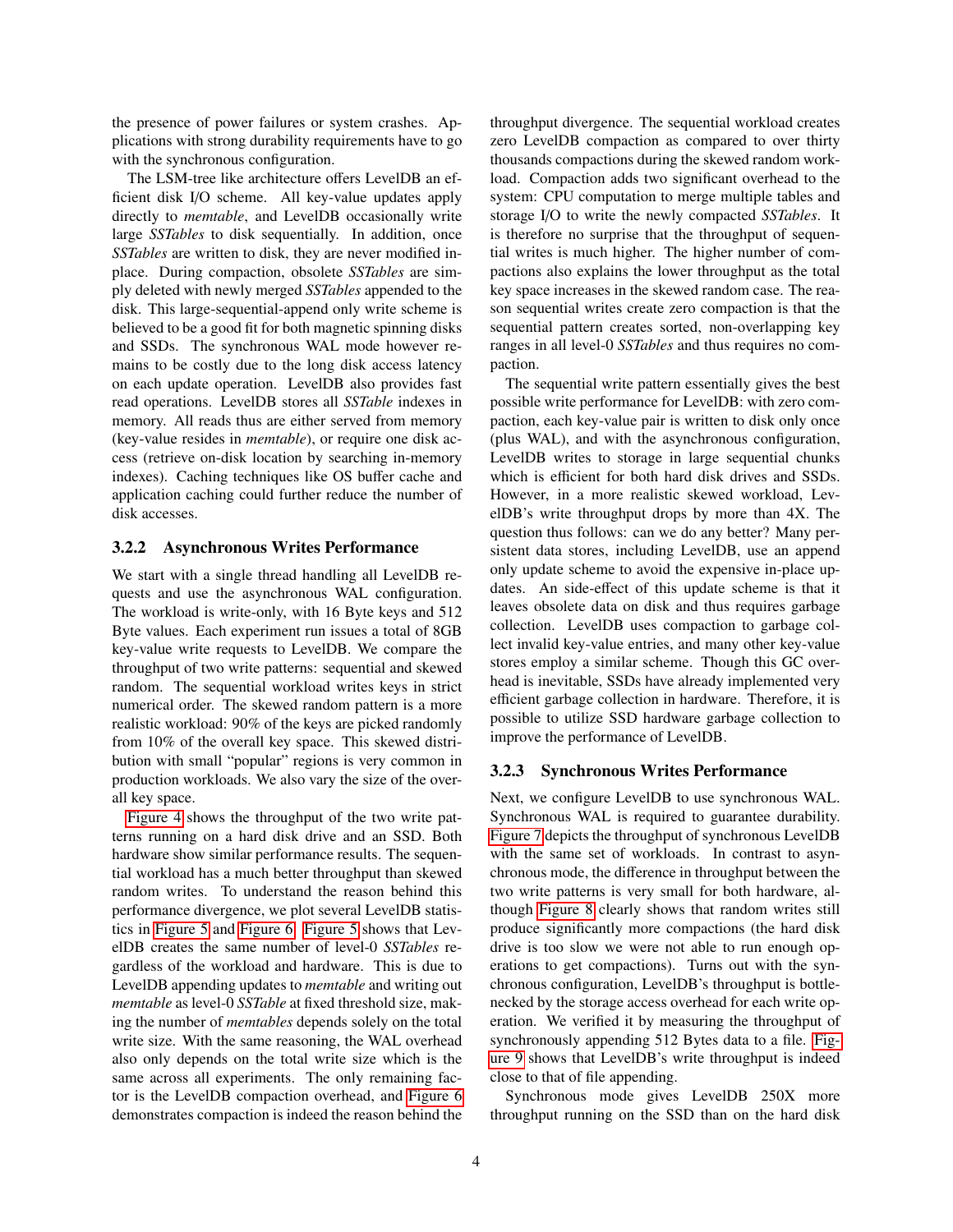<span id="page-4-0"></span>

Figure 4: Comparing sequential and random 90/10 write throughput with increasing key space

<span id="page-4-1"></span>

Figure 5: Number of level-0 *SSTables* created during each experiment run.

<span id="page-4-2"></span>

Figure 6: Total number of LevelDB compactions during each experiment run.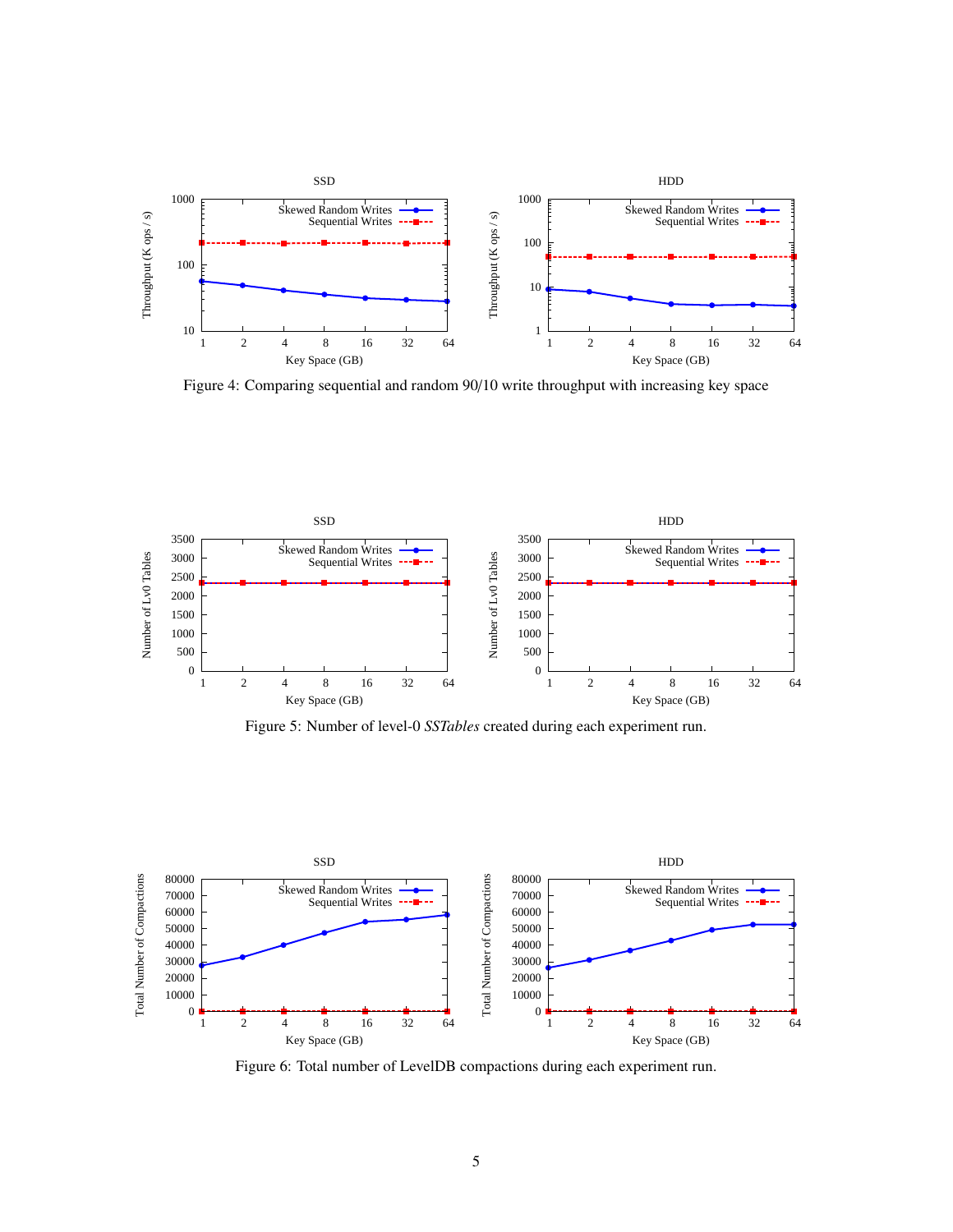drive, as compared to the mere 4X difference in the asynchronous mode. The 3 orders of magnitude difference in access latency between the disk and the SSD justifies the result in the synchronous configuration, while the asynchronous mode is mostly in-memory. It is exactly this miserable performance number with synchronous writes on HDD that lead to people opt for the faster but less durable asynchronous mode. However, the continuous improvement on storage device speed is making synchronous writes more feasible. On the other hand, many of the OS storage stack design options are around a magnetic spinning disk and are not optimized for the newer technologies. SSDs have a minimum writing size (page size) of more than 2KB. When writing less than a page size, an SSD has to do a read-modify-write which is much more costly than writing a whole page. However, the OS issues writes to storage devices in sectors which are 512 Bytes. With LevelDB writing small key-value pairs, the SSD has to incur the expensive read-modifywrite overhead all the time. [Figure 9](#page-6-2) demonstrates that writing to a file with exact flash page size (4KB) gives more than 4X the throughput, but only when updating not appending. The reason is that the file system has to write additional meta data to the SSD when doing file appends, and with those meta data less than a page size, it will also incur the read-modify-write penalty.

#### 4 Problem Statement and Proposal

We believe there are 3 problems in the current storage stack design that lead to sub-optimal storage performance. In this section, we will describe the problems and propose a new stack design option.

### 4.1 Problems

Firstly, storage applications are explicitly making hardware-level decisions. For example, applications are specifying the actual data layout on storage hardware, including addresses, alignments, SSD erasure blocks etc.; the writing scheme depends on hardware characteristics, for instance, avoid expensive in-place updates by doing append-only writes; grouping writes into hardware specific blocks like sectors (512 Bytes) or pages (4KB). However, it is very hard for applications to get the exact hardware details it is running on, which is further hindered by storage hardware vendors who extensively hide hardware details. Consequently, applications have to make assumptions and when their assumptions are inaccurate (most of the time), the storage performance is compromised.

Secondly, as shown in [section 2,](#page-0-0) different storage technologies have very different performance characteristics. Even within the same technology, different products differ in their hardware details. As a result, the aforementioned hardware-level optimizations, even if accurate on a particular hardware, may be inefficient on other products. Application designers are thus forced to redesign their system for the different hardware they are running on, or be settled with less optimal performance.

Thirdly, the current deep storage stack interferes with the hardware optimizations applications make. As described in [section 1,](#page-0-1) the operating system, file system, drivers, disk controllers and disk hardware are all optimizing storage performance with limited local information. Many of these optimizations unfortunately interfere destructively with those made by the application, leading to sub-optimal performance.

#### 4.2 Proposal

To address these three problems, we are proposing a new storage stack design. As shown in [Figure 10,](#page-7-0) current applications have to specify storage hardware logic in their code. Without modifying the application, the same piece of logic will be applied to different storage devices, leading to potential sub-optimal performance. [Fig](#page-7-1)[ure 11](#page-7-1) shows our proposed stack design. Leveraging Arrakis [\[14\]](#page-8-3), we provide applications direct access to storage hardware, bypassing the operating system kernel and the file system, essentially solve the third problem. To deal with the first two problems, we add a middle layer between the application and the hardware. The layer exposes an object interface to the application. Applications can create, read, write, append and delete objects, and specify ordering dependencies and atomicity among objects. Essentially, we allow applications to be written in a hardware neutral way, without specifying on-disk data layout, consistency implementation, update pattern, etc. The layer then has a hardware dependent component that implements the interface for each storage device. The implementation is hardware specific, and optimizes for the target device. For example, a HDD will have a LSF like implementation while an SSD may require a more efficient COW implementation. We envision the hardware vendor who understand the device best to implement this hardware dependent component to maximize performance.

## 5 Related Work

#### 5.1 Flash Characteristics

Flash memory and flash memory based solid state drives have been a hot research area in recent years. SSDs have very different hardware characteristics compare to spinning disks [\[6\]](#page-8-4): the minimum read/write size is a flash page which is different on different SSDs; flash pages are grouped into erasure blocks, and the hardware needs to erase the entire block before writing new data; there is a Flash Translation Layer that deals with wear leveling and hides costly erasures. SSDs also contain multiple memory chip packages that can be accessed concurrently, cre-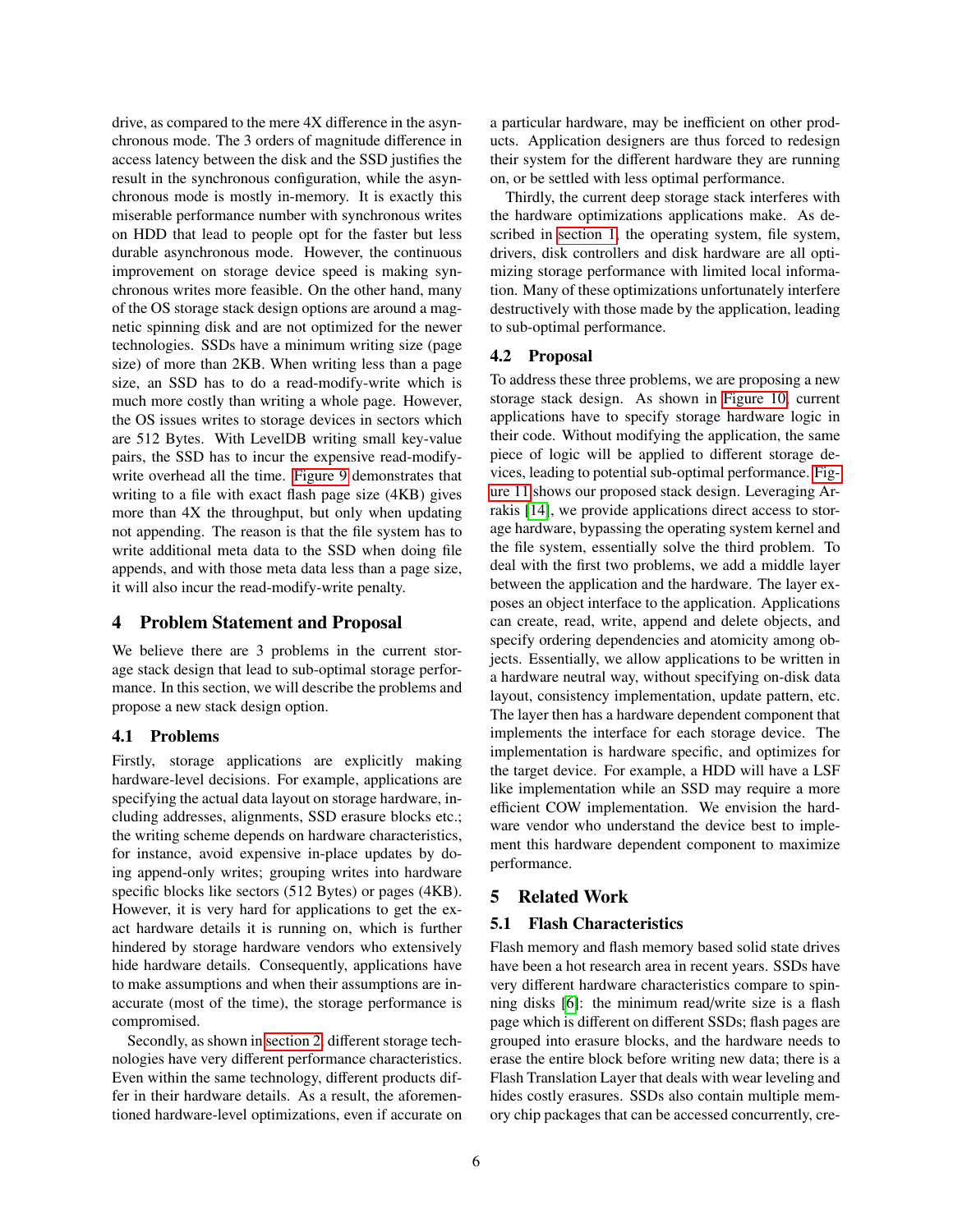<span id="page-6-0"></span>

Figure 7: Comparing write throughput using synchronous write mode.

<span id="page-6-1"></span>

Figure 8: Total number of LevelDB compactions in synchronous mode. We did not run the HDD experiment long enough to get compactions due to its slow speed

<span id="page-6-2"></span>

Figure 9: Comparing LevelDB synchronous throughput to file writes with different write sizes. AP denotes appends and UP is updates.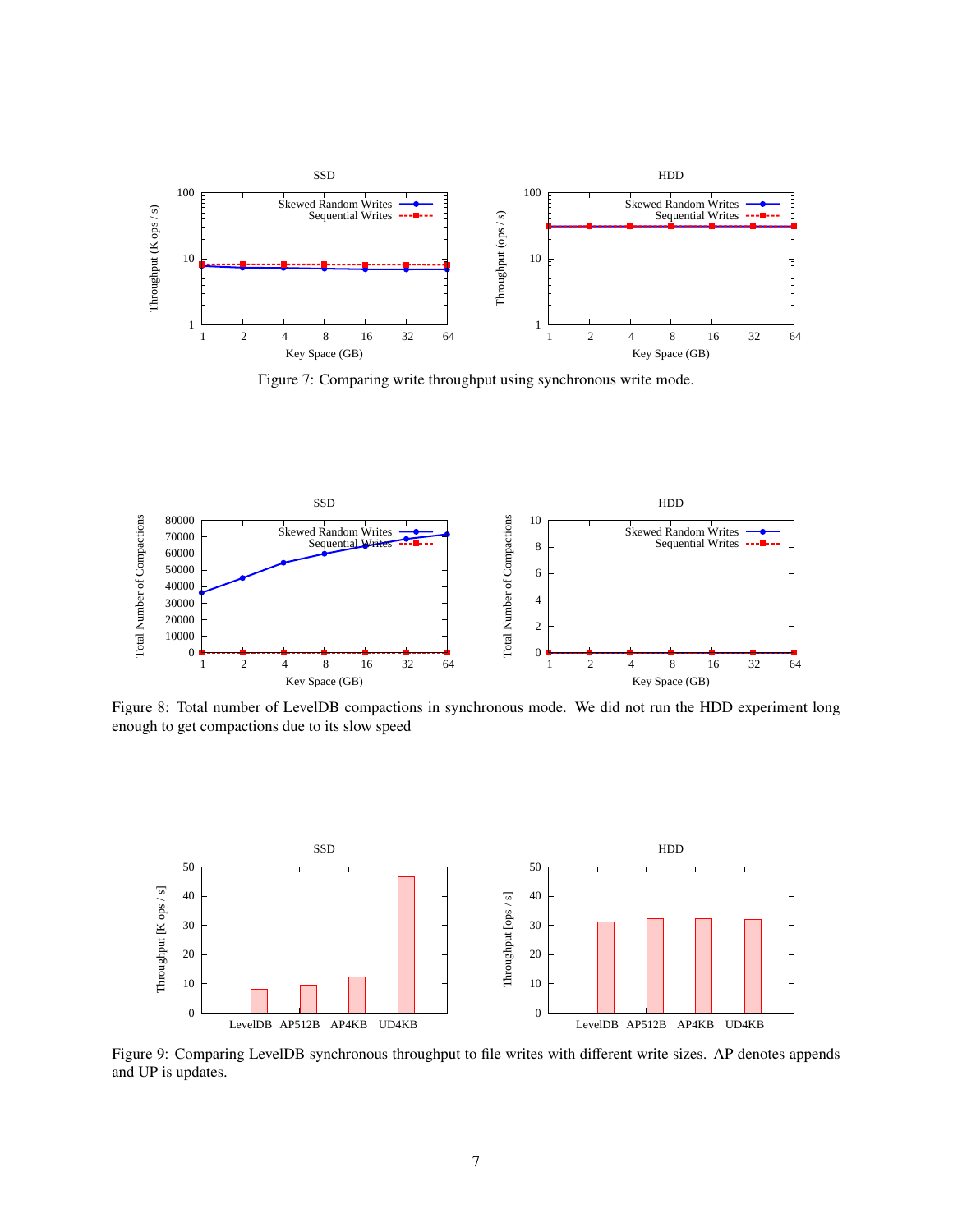<span id="page-7-0"></span>

Figure 10: Current storage stack. Application programmers have to specify storage hardware logic in their application code, including data-layout, write pattern, block sizes etc.

<span id="page-7-1"></span>

Figure 11: Our proposed stack design. Applications can use the Draconis interface to specify machine independent logic without constraining storage hardware specific decisions. The interface will have a hardware dependent component for each individual storage device.

ating chances of internal parallelisms [\[4\]](#page-7-2). Performance characteristics vary significantly across SSDs [\[3\]](#page-7-3) [\[10\]](#page-8-5). For example, sequential and random access patterns have very different latency and throughput effects on different SSDs.

# 5.2 Storage Systems Built for SSD

We are not the first one who identify that applications written for spinning disks are not efficient on SSDs. NVMKV [\[12\]](#page-8-6) directly uses FTL in SSDs to maintain key value mappings, minimizing meta data at the KV layer and bypassing the file system. DFS [\[9\]](#page-8-7) similarly uses FusionIO SSD's virtualized flash storage layer for file block allocations and reclamations. Both FlashStore [\[5\]](#page-8-8) and Silt [\[11\]](#page-8-9) avoid the expensive random updates on SSDs by writing all updates as a log.

## 5.3 Storage Stack Redesign

Arrakis [\[14\]](#page-8-3) reduces storage stack overhead by giving applications direct accesses to the storage hardware, bypassing the OS kernel and the file system. However, Arrakis does not solve the issue of efficient use of the hardware with different performance properties. There is a also long line of research that provides applications a customized storage stack, like Exokernel [\[8\]](#page-8-10), Nemesis [\[1\]](#page-7-4) and SPIN [\[2\]](#page-7-5). However, they do not go beyond the mechanism and propose any actual stack design that optimizes I/O performance on different hardware.

## <span id="page-7-4"></span>References

- [1] P. R. Barham. Devices in a multi-service operating system, 1996.
- <span id="page-7-5"></span>[2] B. N. Bershad, S. Savage, P. Pardyak, E. G. Sirer, M. E. Fiuczynski, D. Becker, C. Chambers, and S. Eggers. Extensibility safety and performance in the spin operating system. In *Proceedings of the Fifteenth ACM Symposium on Operating Systems Principles*, SOSP '95, pages 267–283, New York, NY, USA, 1995. ACM.
- <span id="page-7-3"></span>[3] F. Chen, D. A. Koufaty, and X. Zhang. Understanding intrinsic characteristics and system implications of flash memory based solid state drives. In *Proceedings of the Eleventh International Joint Conference on Measurement and Modeling of Computer Systems*, SIGMETRICS '09, pages 181–192, New York, NY, USA, 2009. ACM.
- <span id="page-7-2"></span>[4] F. Chen, R. Lee, and X. Zhang. Essential roles of exploiting internal parallelism of flash memory based solid state drives in high-speed data processing. In *Proceedings of the 2011 IEEE 17th International Symposium on High Performance Computer Architecture*, HPCA '11, pages 266–277, Washington, DC, USA, 2011. IEEE Computer Society.